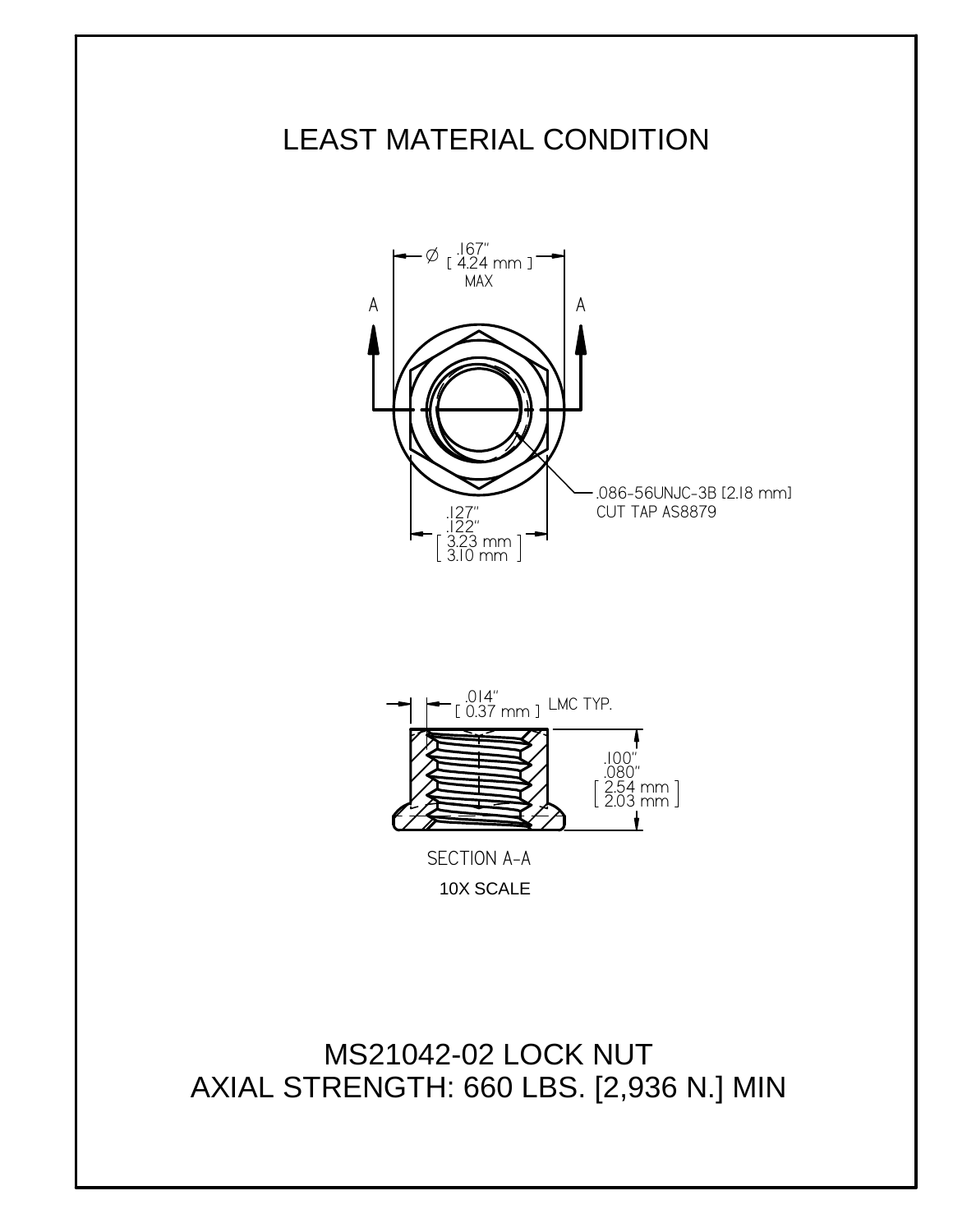



10X SCALE

MS21042-04 LOCK NUT AXIAL STRENGTH: 1,110 LBS. [4,938 N.] MIN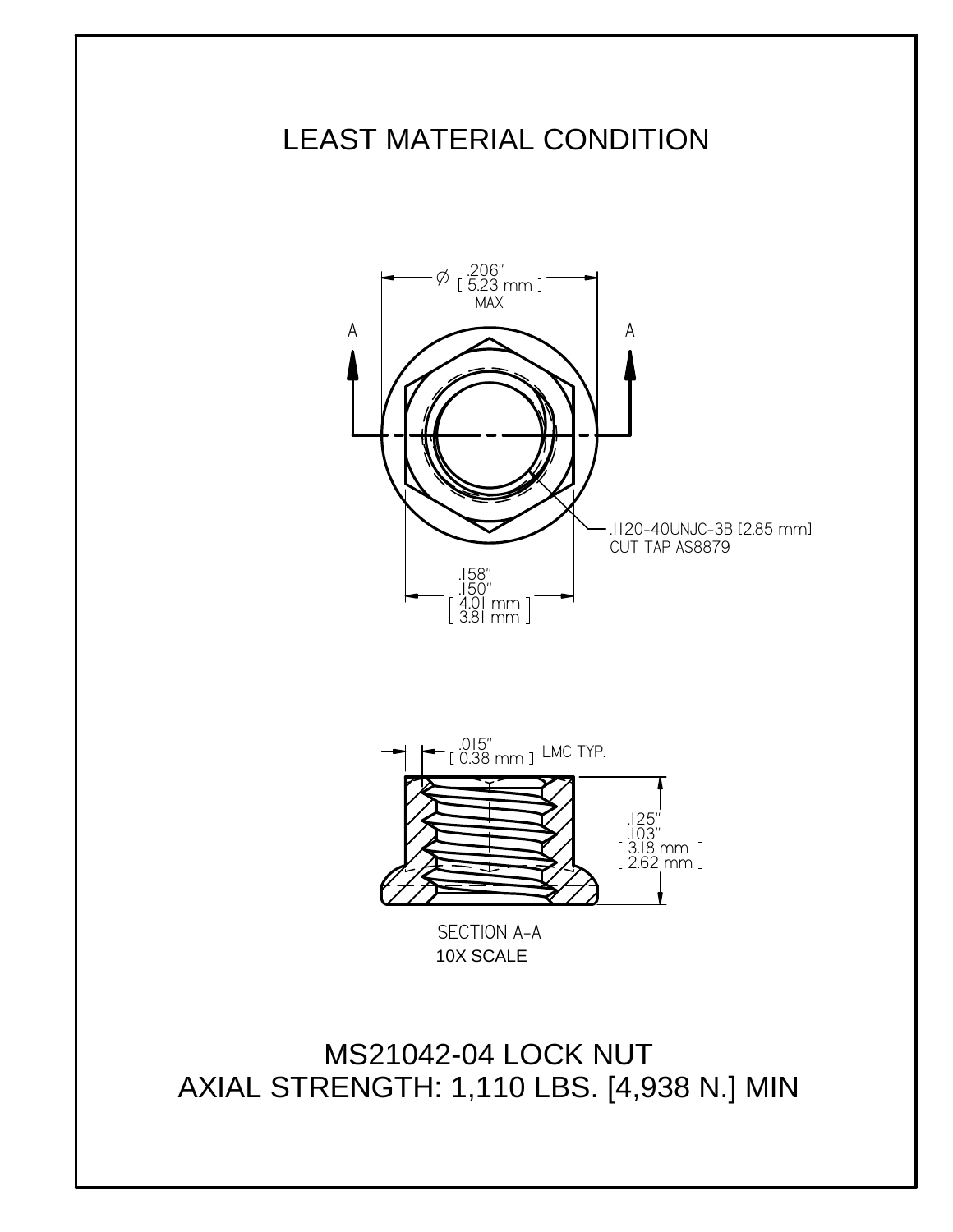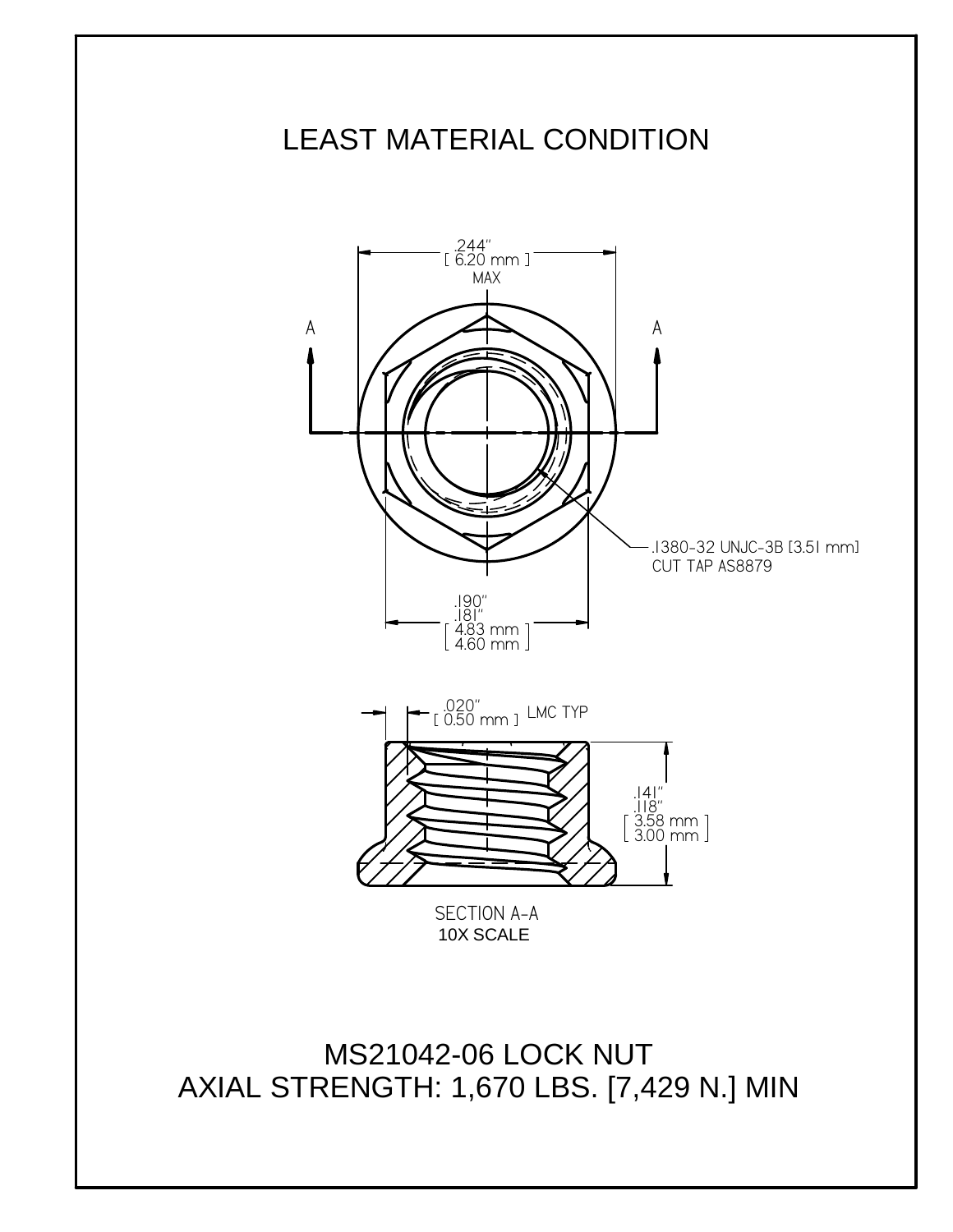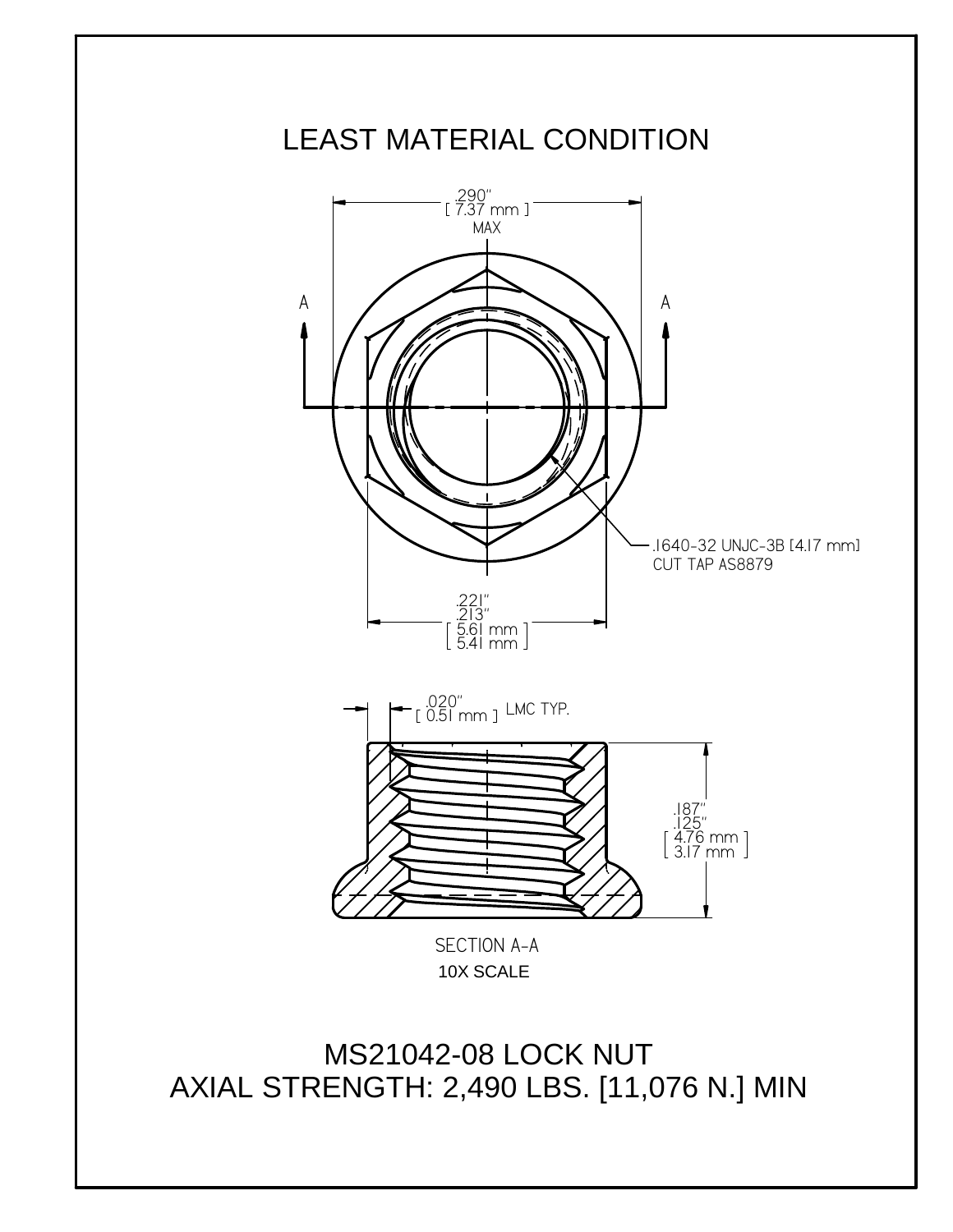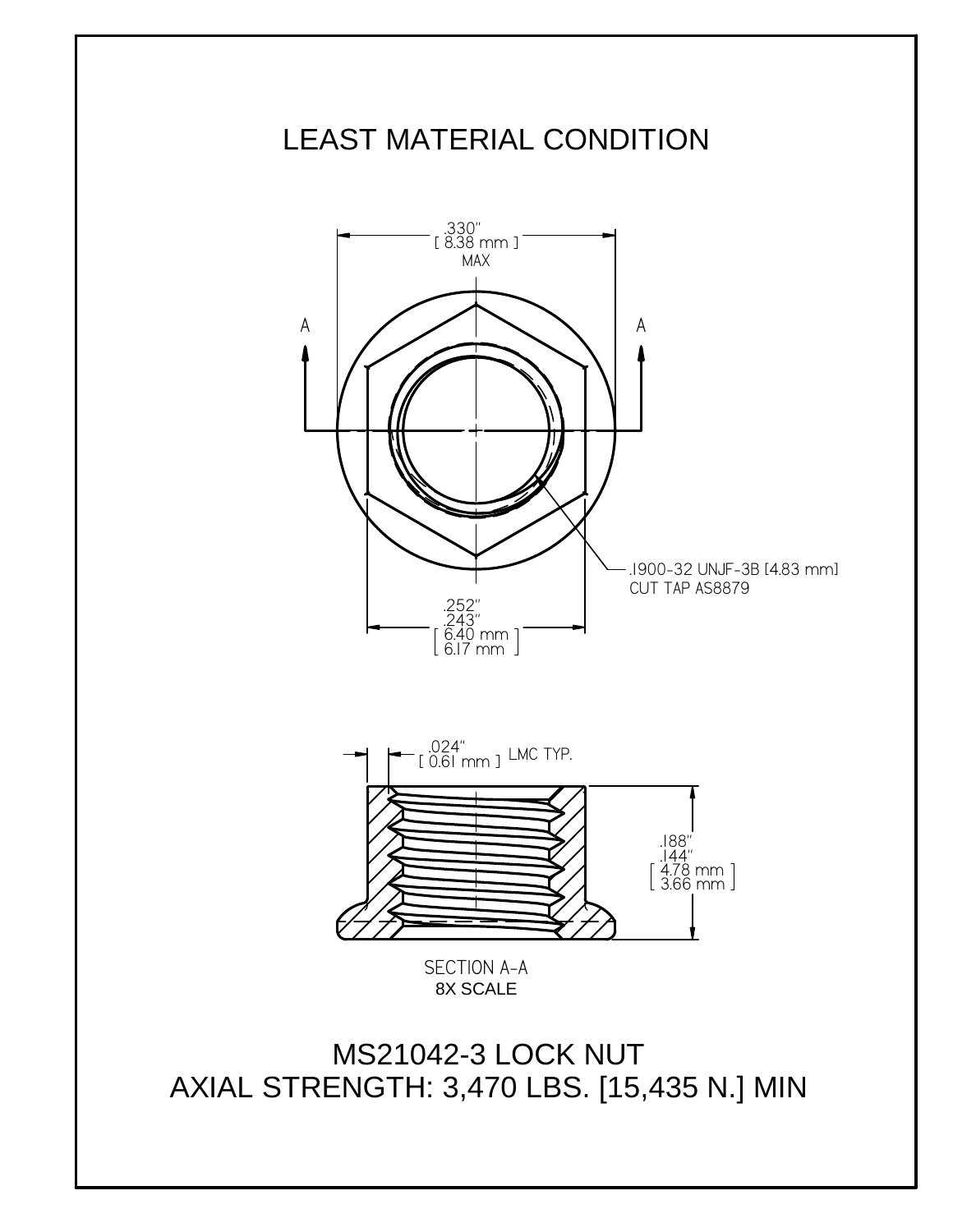

MS21042-4 LOCK NUT AXIAL STRENGTH: 6,200 LBS. [27,579 N.] MIN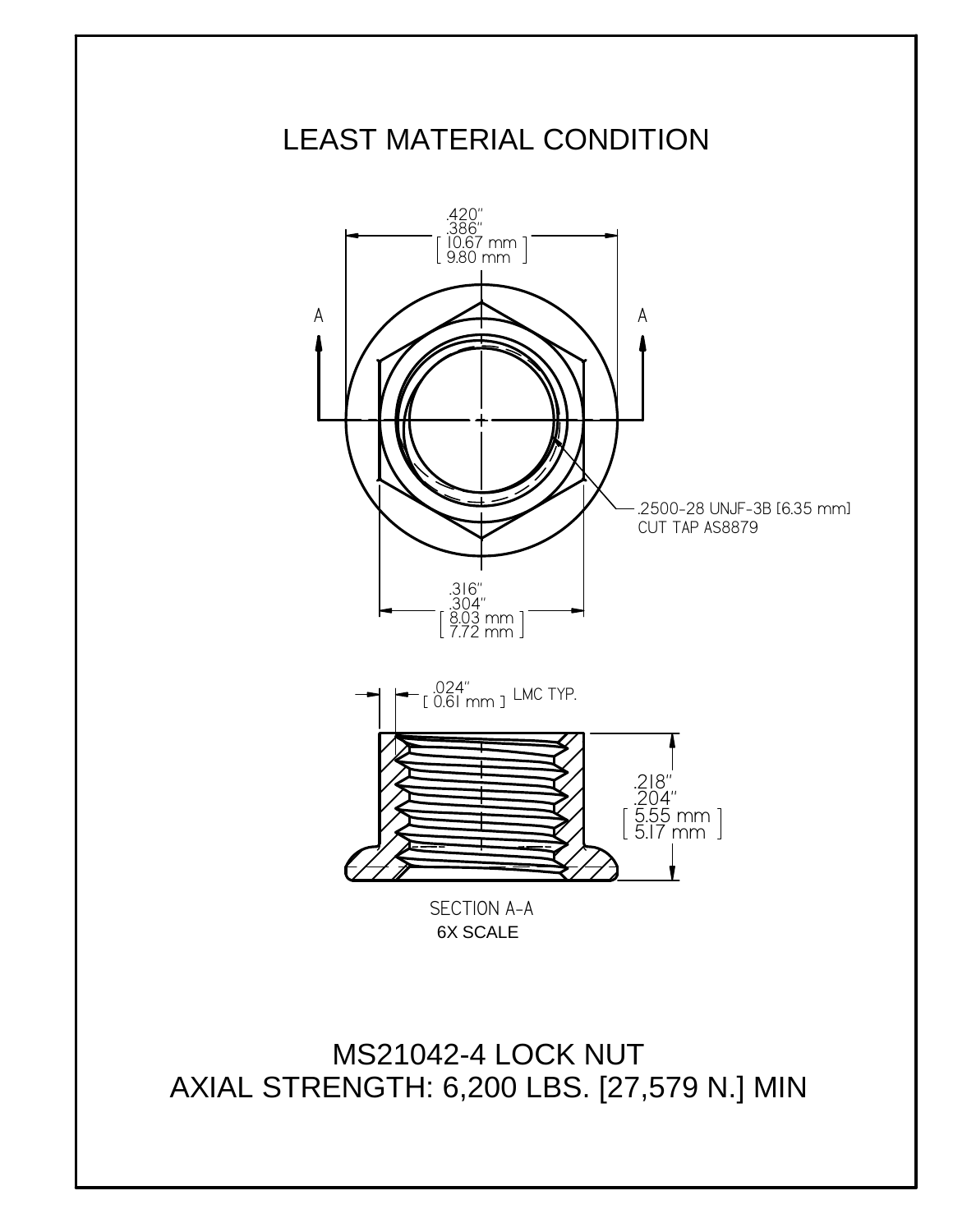

MS21042-5 LOCK NUT AXIAL STRENGTH: 9,820 LBS. [43,682 N.] MIN